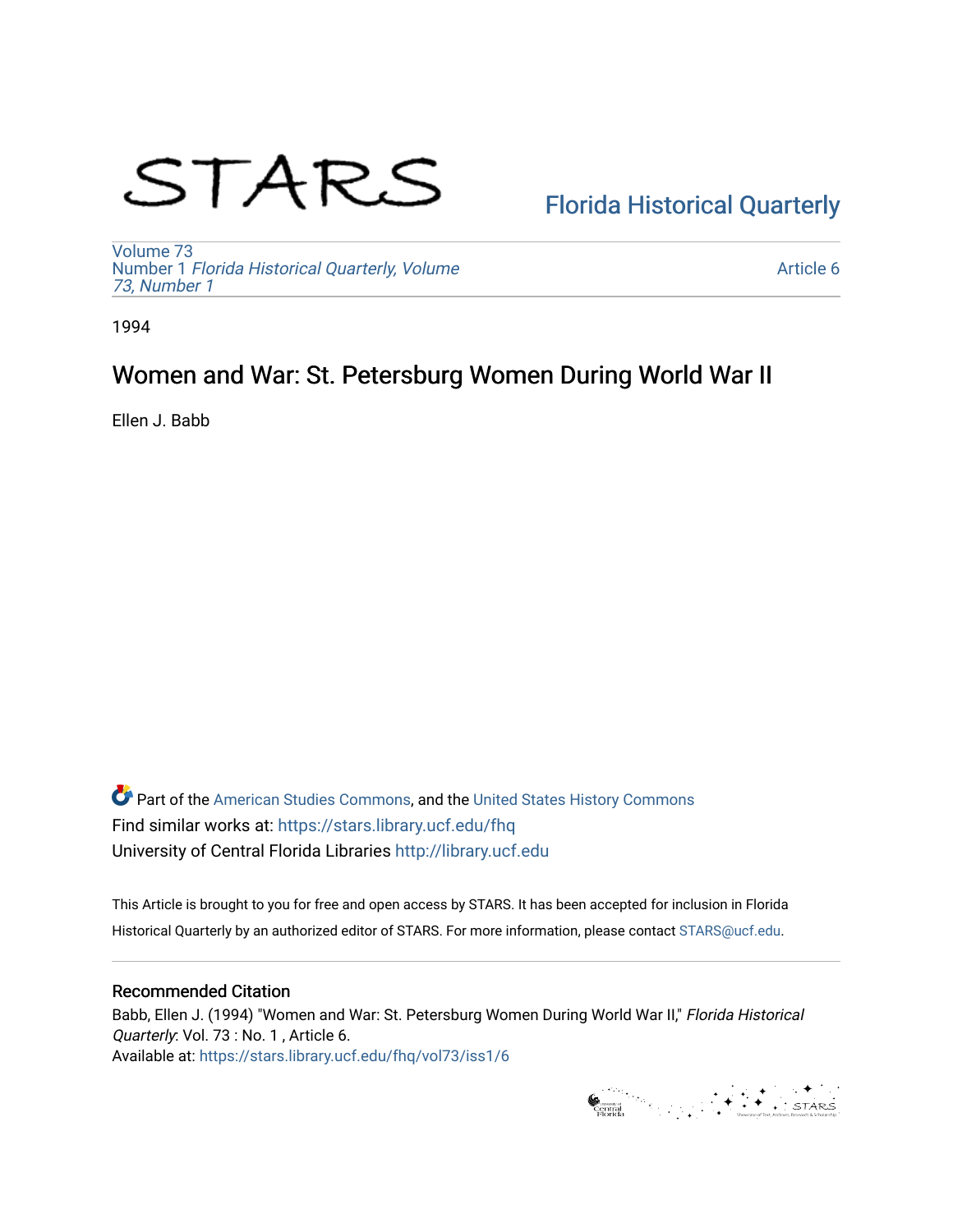## WOMEN AND WAR: ST. PETERSBURG WOMEN DURING WORLD WAR II

#### *by* ELLEN J. BABB

*"Rosie got a boyfriend, Charlie; He's a marine. Rosie is protecting Charlie, Working overtime on the riveting machine."* <sup>1</sup>

**D**URING World War II, government agencies and private businesses recruited millions of American women for nesses recruited millions of American women for employment in wartime industries and in other nontraditional fields when the nation's young men left for war. Government propaganda, national periodicals, and local newspapers worked in unison to promote female employment, and popular songs like "Rosie the Riveter" inspired allegiance on the home front. In a radical departure from previously sanctioned public behavior, older, married women— many with children— entered the country's labor force en masse. Even though millions of women stepped well beyond previously accepted boundaries of home and "women's sphere" during World War II, recruitment campaigns continued to define women's new roles in domestic terms, reinforcing expectations that women would relinquish their wartime positions to veterans when peace returned.<sup>2</sup>

Meanwhile, at least "for the duration," women worked in defense plants and in heavy industry to provide the military with necessary munitions and supplies. At the local level women entered administrative and business positions and ran family enterprises while their husbands, sons, lovers, and brothers engaged in military duty. Others served as nurses, clerks, secretaries, and transport pilots in the military and joined the newly formed "women's branches" of the armed forces. To augment their roles as support personnel, women also volunteered in organizations like the Amer-

Ellen J. Babb is curator of education, Pinellas County Historical Museum, Largo, FL.

<sup>1.</sup> Mary P. Ryan, *Womanhood in America: From Colonial Time to the Present,* 3rd ed. (New York, 1983), 254.

<sup>2.</sup> Ibid., 225-79; Maureen Honey, *Creating Rosie the Riveter: Class, Gender, and Propaganda during World War II* (Amherst, MA, 1984), 6-7.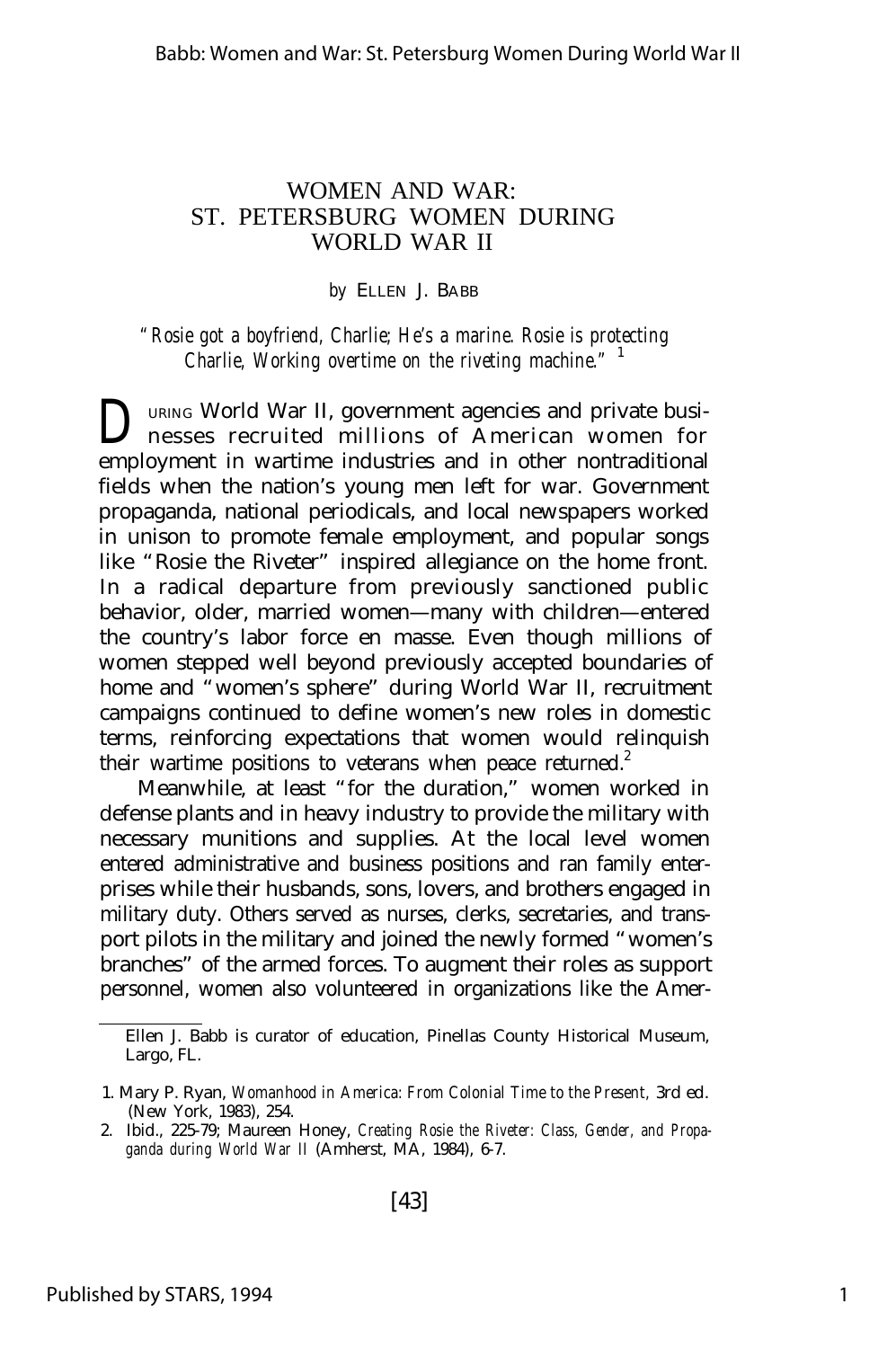ican Red Cross, rationed food and gas, bought war bonds, and planted victory gardens.<sup>3</sup>

This article focuses on the wartime experiences of women in St. Petersburg, Florida, to determine how the lives of individual women in this southern resort town compared with the lives of women nationwide during World War II. St. Petersburg is an interesting case study, given its unusual economic base and unique demographic makeup during these years of crisis.

With a population of more than 60,000, St. Petersburg lacked a solid industrial base when war broke out, relying on tourism and associated services for its economic survival. The city was spared total economic devastation when the War Department chose St. Petersburg as a site for training facilities. Local hotels, denied normal tourist occupancy, housed military trainees while city residents became civilian landlords, renting rooms and homes to military families and to workers who labored in Tampa's defense industries. St. Petersburg's resort image and its high percentage of middle-class retirees and winter residents provided a sharp contrast to the youthful, urban-industrial centers where so much of the research on women's wartime experiences has been focused to date.

In spite of these differences St. Petersburg women involved themselves in many of the same economic and volunteer activities as women in more industrial settings. In addition to taking jobs in traditionally "male fields" like automobile repair, welding, and city transit operations, St. Petersburg women commuted to jobs at defense plants in Tampa and, on occasion, left the area altogether to seek economic opportunities in states where the shortage of available male workers was particularly acute. Many other young women worked in family businesses or joined the Nurses Corps or new women's branches of the armed forces.

A strong racial caste system combined with the city's economic base to determine the scope of individual women's wartime experiences. White middle-class women experienced a great expansion of economic opportunities during the war years, prompting politically active women to demand recognition for their labor and

<sup>3.</sup> Sara M. Evans, *Born for Liberty: A History of Women in America* (New York, 1989), 219, 222.

<sup>4.</sup> Raymond Arsenault, *St. Petersburg and the Florida Dream, 1888-1950* (Norfolk, VA, 1988), 299-303.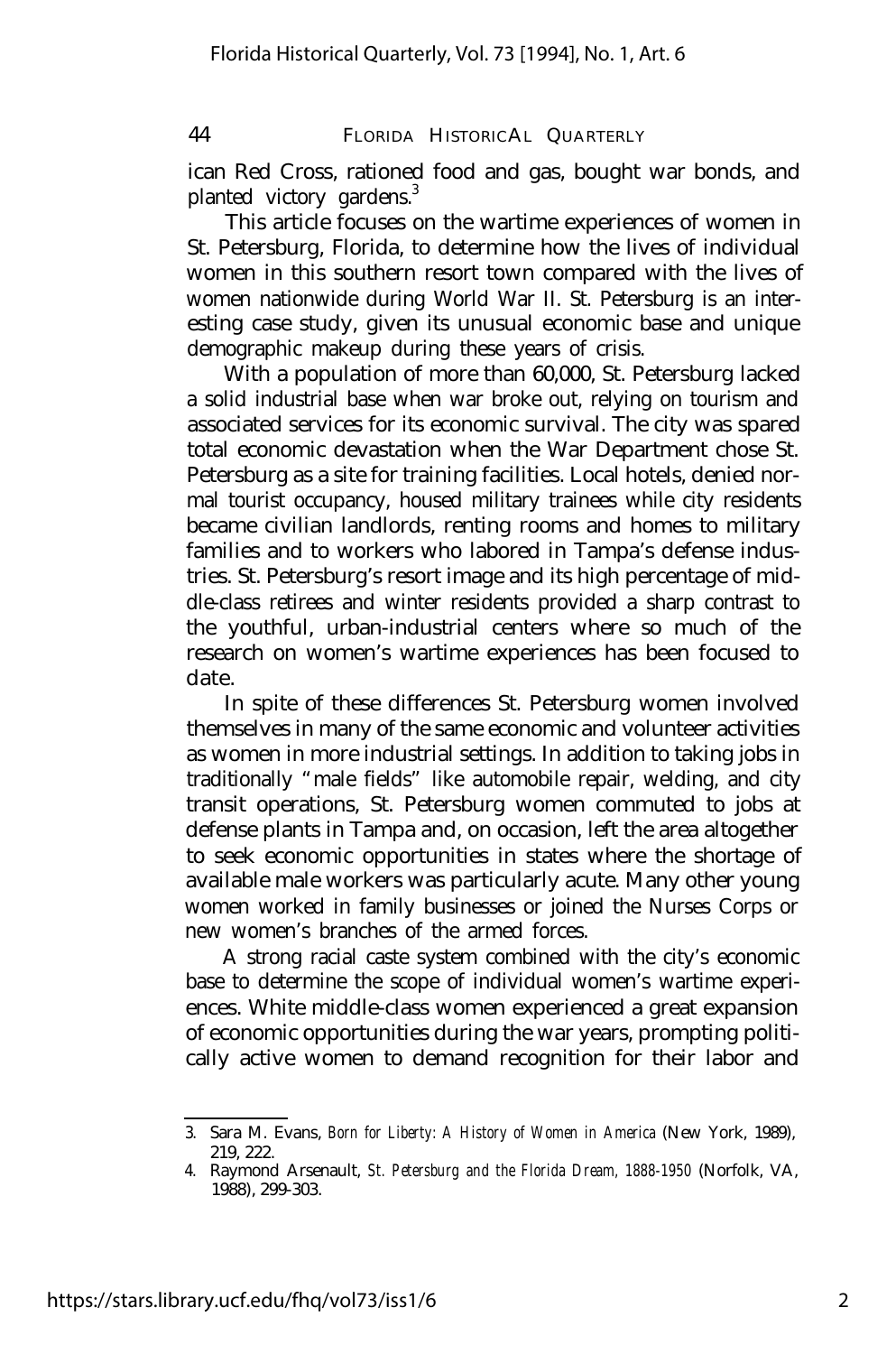patriotic endeavors in the form of legal rights legislation. Meanwhile, the majority of black women remained sequestered in low paying, low status jobs. And, in the aftermath of Pearl Harbor, families in the small Japanese American community that existed in St. Petersburg had their businesses closed and properties seized. They were denied any chance at economic advancement and suffered discrimination at the hands of their white neighbors.

Across racial lines St. Petersburg women shared a strong tradition of service in voluntary associations, and this was due in part to the large middle-class makeup of the city and the continuing influence of progressive Northerners who began making St. Petersburg their winter home in the early 1900s. Winter residents continued to play a leading role in wartime volunteer work in the city during the 1940s. Among white women, traditional church and civic organizations and women's clubs continued to flourish, but their services were augmented by new associations like the Defense Mothers and the Women's Volunteer Ambulance Corps. Black women also engaged in civil-defense activities and volunteer work in support of the war, but their efforts remained segregated from the activities of their white neighbors.

As in other cities across the nation, "women's work" remained the primary source of employment throughout the war years.<sup>5</sup> Yet oral testimonies and select news features reveal a range of alternative occupational choices. Targeted advertising and fiction in national magazines, which resulted from cooperative efforts between the Office of War Information and magazine publishers, encouraged women to apply for positions in defense industries and other nontraditional fields. Under a patriotic veneer, the crafters of wartime propaganda continued to depict women's abilities in familiar feminine terms, stressing the need for women to work out of a sense of duty and not for any real personal satisfaction. On the home front and in the home women continued to play the role of "support staff."<sup>6</sup>

Locally, recruitment for many defense jobs traveled by word of mouth or through newspaper articles similar to the one written by Mr. R. M. Chase of the U.S. Employment Service (located in down-

<sup>5.</sup> Honey, *Creating Rosie the Riveter,* 22.

<sup>6.</sup> Mary Jo Buhle, review of *Creating Rosie the Riveter: Class, Gender; and Propaganda during World War II,* by Maureen Honey, *American Historical Review* 90 (October 1985), 1029.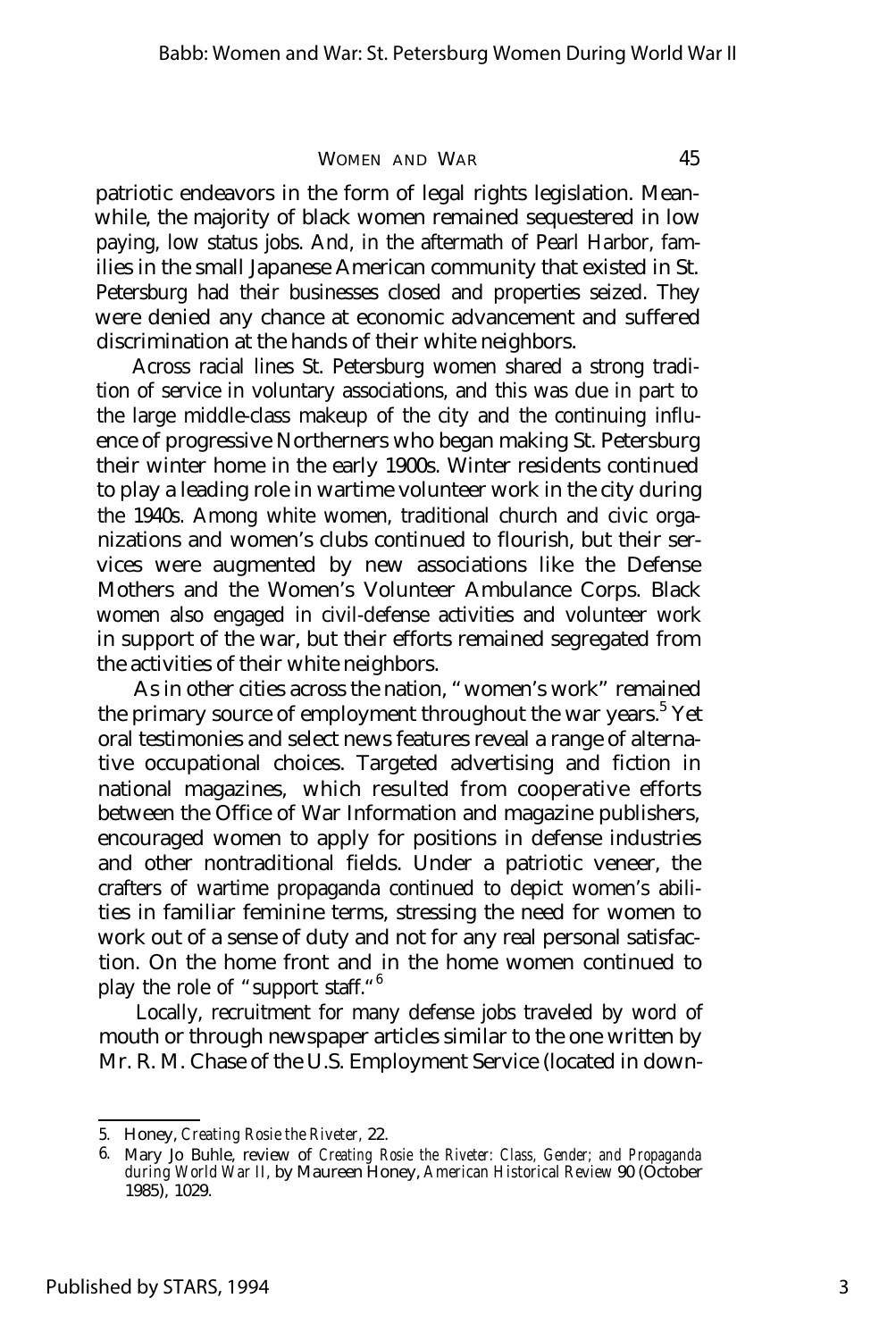town St. Petersburg). In one article, which appeared in the *St. Petersburg Times* on June 9, 1943, Chase informed women that Tomlinson Vocational School offered classes in machine shop, boat building, radio, and welding and that "women should take advantage of these courses in fitting themselves for a good-paying job." Yet Chase recognized that not all women would be able to find war work. Claiming that even "working in a laundry or dry-cleaning plant . . . [played] a big part in releasing some man for one of our vital war industries," he offered a now-familiar rationale for remaining within women's traditional sphere, an option forced upon many black women who took these low status jobs in the absence of any real opportunity elsewhere.<sup>7</sup>

For those with a choice, however, nontraditional employment often seemed more attractive. Mrs. V. M. Ellenberger and Selma Thomas were a mother-daughter team from St. Petersburg that answered the call for women welders. They worked the graveyard shift at the Tampa Shipbuilding Corporation, making the daily commute from their homes in St. Petersburg to Tampa. Like many housewives who found themselves employed for the first time during World War II, Mrs. Ellenberger cited civic duty as her reason for going to work. In a newspaper interview she proudly added that "if women can learn to be welders, there is nothing else they can't do." 8

One thing they had to do was find new ways to balance family and work roles. Because the government viewed women's duty as temporary, it made few provisions to care for children or help with family services, and this lack of assistance saddled working mothers with additional burdens. One young woman, working as a welder in Tampa, sought affordable housing in St. Petersburg so that her children could live with her over the summer months. They lived with their grandmother in Winter Haven during the school year, presumably so they could continue their school work in a supervised, stable environment.<sup>9</sup>

While mothers sent children to be housed outside the city, St. Petersburg officials anxiously sought to attract adults, especially

<sup>7.</sup> *St. Petersburg Times,* June 6, 1943; Jacqueline Jones, *Labor of Love, Labor of Sorrow: Black Women, Work, and the Family from Slavery to the Present* (New York, 1986), 238- 40.

<sup>8.</sup> *St. Petersburg Times,* March 28, 1943.

<sup>9.</sup> Ibid., June 6, 1943.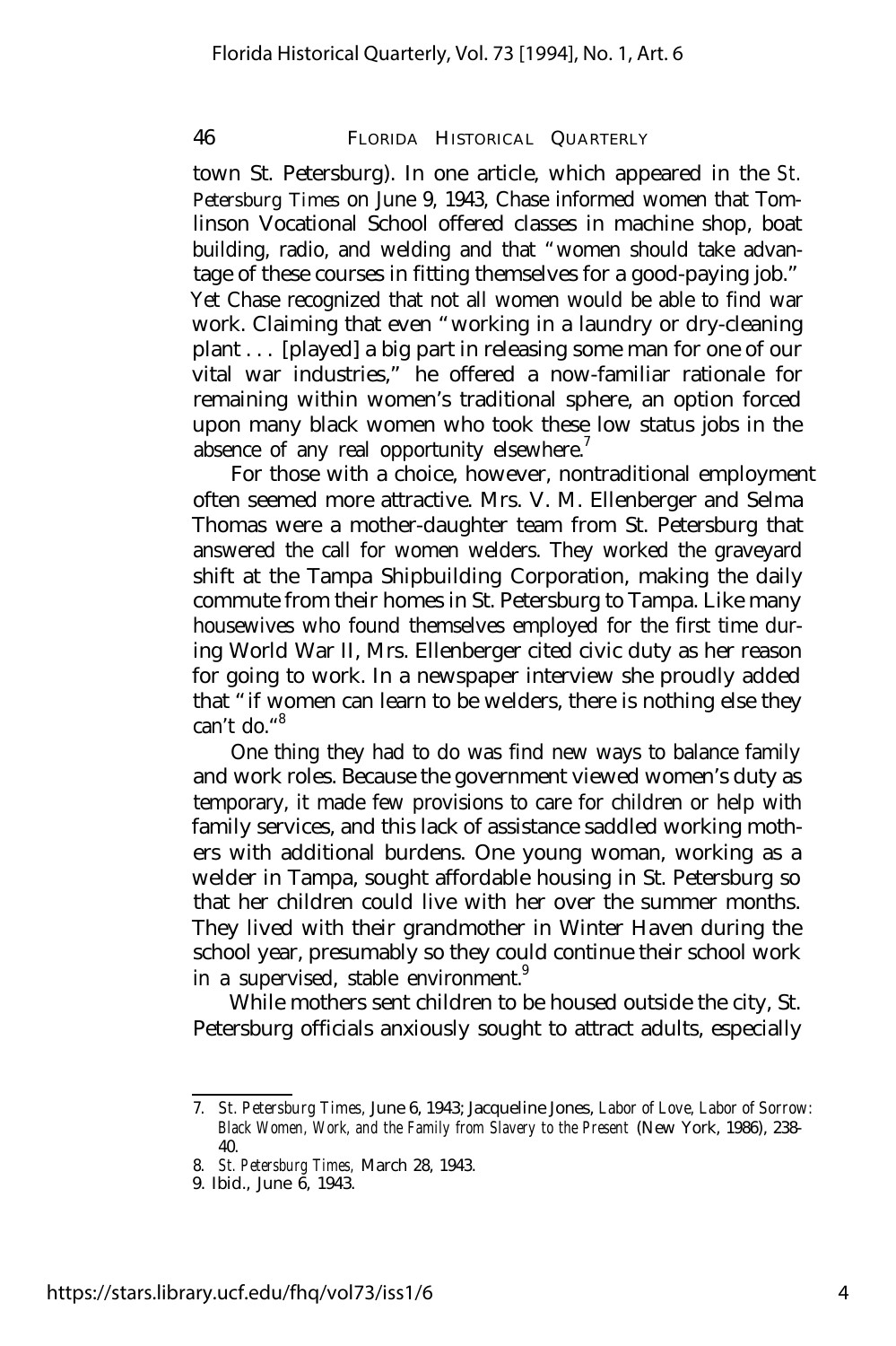men, to the city. As early as December 1941 an editorial in the *St. Petersburg Times* lamented "the loss of skilled workers to outside defense jobs because such employment [did] not exist at home for them.  $10^\circ$  City officials and local businessmen worried that in the absence of both tourists and defense contracts the local economy would collapse.

At first city leaders continued to promote St. Petersburg as a vacation resort, hoping to attract war workers who might need to "escape the grimness and worries of our country at war" by coming to a friendly resort where they "could condition themselves to meet the rigorous requirements of fighting and winning the greatest war in the world's history.<sup>"11</sup> Despite the publicity and lobbying efforts of local officials, the city's boardinghouses and hotels remained empty until June 1942 when the Army Air Corps arrived in St. Petersburg and leased almost every major hotel in the city. The number of servicemen training in St. Petersburg was so great (more than 100,000 Air Corps soldiers between June 1942 and July 1943) that tent cities were erected on public land to handle the overflow<sup>12</sup>

The next boost to the local economy came in March 1943 when representatives of the War Manpower Commission approached the St. Petersburg Board of Realtors in hopes that St. Petersburg could provide housing for many of the defense workers employed in Tampa. Although Tampa expected an onslaught of some 5,000 new shipyard workers by July of that year, the commission would not authorize new housing in Tampa as long as surplus housing existed in St. Petersburg and Clearwater. Individual men and women rented rooms, homes, and apartments to defense workers and their families, and local realtors acted as brokers, submitting lists of available properties to the federal rental office located in the Chamber of Commerce building. Realtors and prospective landlords in turn received the names of workers and military personnel who needed housing. $13$ 

Evelyn Queen worked in her husband William's insurance and real estate office during the war, and she remembers the high demand for housing. Her own specialty was insurance, a career

<sup>10.</sup> Ibid., December 7, 1941.

<sup>11.</sup> Ibid., March 8, 1942.

<sup>12.</sup> Arsenault, *St. Petersburg and the Florida Dream,* 299.

<sup>13.</sup> *St. Petersburg Times,* March 16, 18, April 4, June 5, 1943.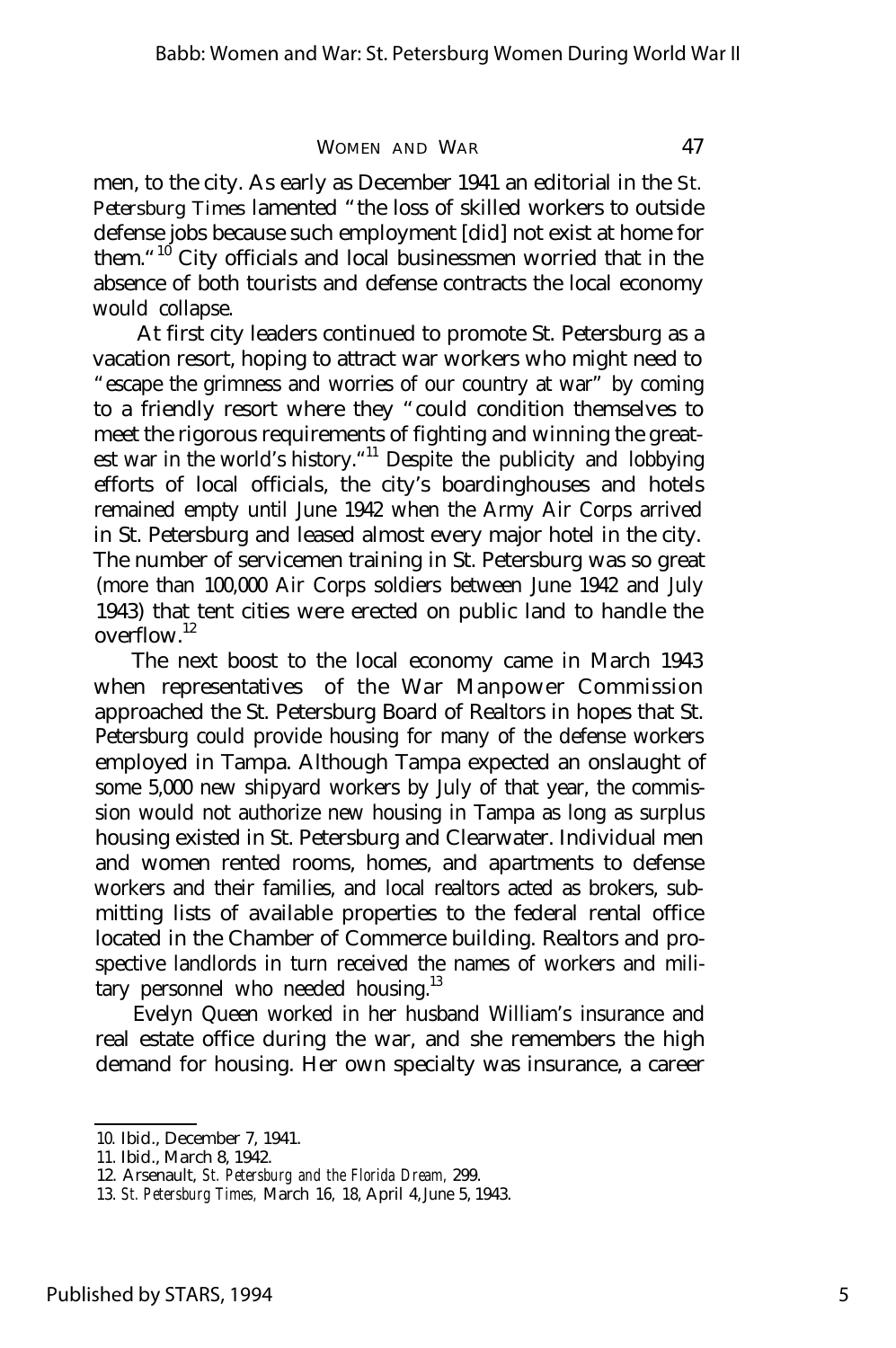she began after her husband was called up for service three times. Ultimately, William escaped the draft due to minor health irregularities, but the prospect that her husband might be drafted prompted Evelyn to train for and obtain her insurance license so that she could keep the family business running if William were called to war.

According to Evelyn, formal schooling did not exist locally for aspiring insurance agents. She remembers meeting with other "students" at the old Florida Power building on First Avenue South to share notes and learn from licensed agents already working in the field. She took the required course work through home correspondence courses. Evelyn obtained her insurance license and continued working in the family business until she retired in 1977. She went back to work part time after her husband's death the following year and remained actively employed in her late seventies.<sup>14</sup>

Many women, however, particularly those in traditionally male fields, realized that their employment was temporary and that they would be expected to return to their domestic duties once the war ended. A group of women aircraft mechanics (WAMs) at MacDill Field told a newspaper reporter that they not only expected to return home, but were looking forward to it. One woman said, "I'll be so glad when my husband comes home again. I love this work, but I want to make a home for my family. "<sup>15</sup> These women, including Dorothy Boyer and Emily Quirk of St. Petersburg, cleaned, repaired, and maintained airplanes at MacDill Field. Referred to as "girl grease-monkeys" by their male colleagues and crew chiefs, the women learned airplane mechanics by attending instructional classes at MacDill and then supplementing the formal course work with practical field experience. Their supervisors were initially skeptical of the "lipsticked mechanics" but in the end conceded that "the girl is eager to learn, capable of retaining what she has learned, and a thorough worker."<sup>16</sup>

For some young women wartime positions led to lifelong careers in the military as members of the women's branches of the Coast Guard (SPARs), Army (WAACs), Navy (WAVEs), Women's Air Force Service Pilots (WASPs), or Marines (MCWRs).<sup>17</sup> News

<sup>14.</sup> Interview with Evelyn Queen, March 3, 1992, notes in author's possession.

<sup>15.</sup> *St. Petersburg Times,* April 18, 1943.

<sup>16.</sup> Ibid.

<sup>17.</sup> Evans, *Born for Liberty,* 222.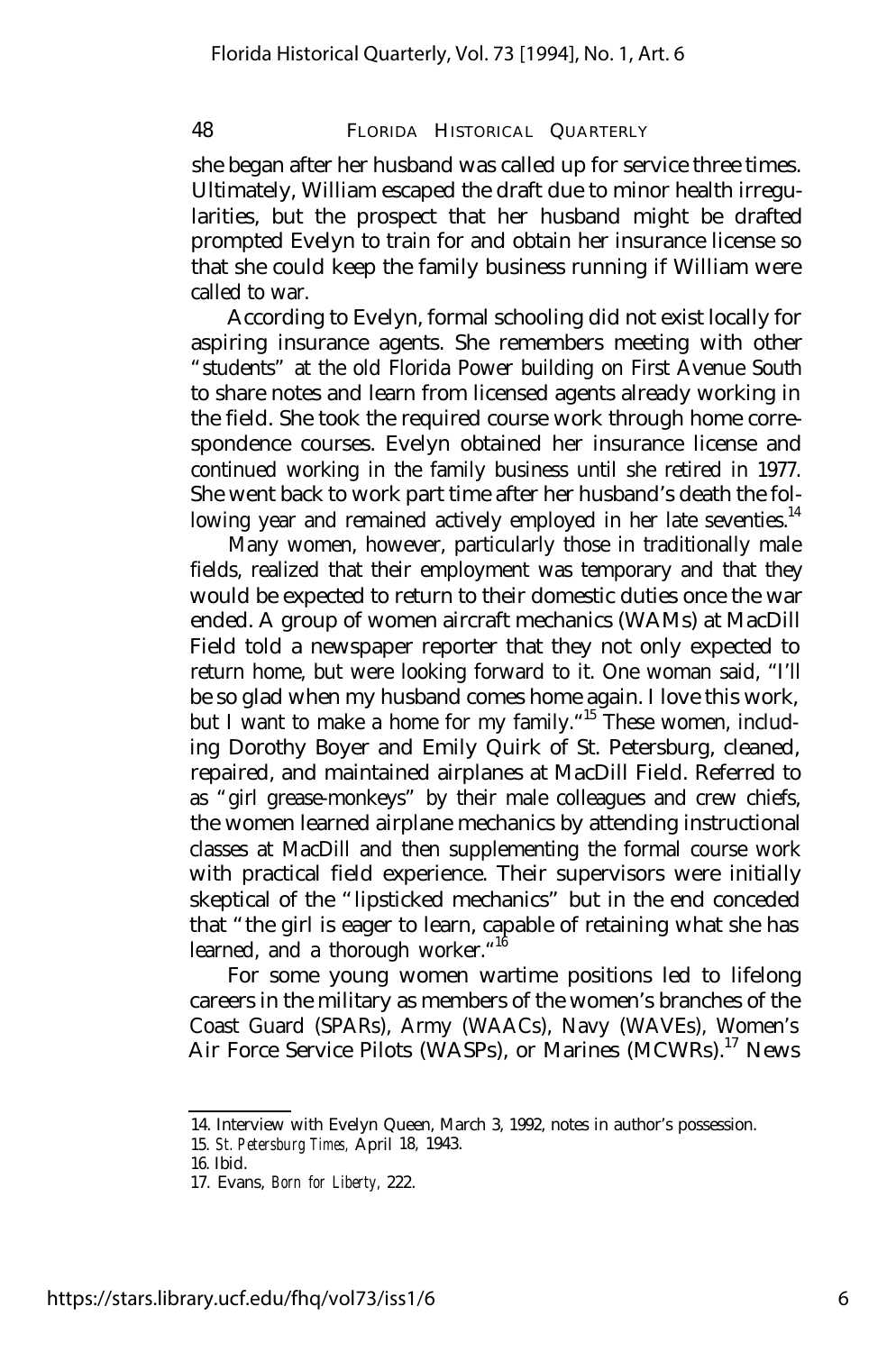articles, magazines, and direct mail solicitations contained recruitment advertisements, and mobile units came to town to interview applicants. In January 1943 Navy-Coast Guard representatives visited Tampa in search of women "to fill the enlisted ratings and commissioned ranks available in the WAVEs and the SPARs.<sup>"18</sup> One recruiter came to St. Petersburg at the end of that ten-day campaign to meet with local women who were unable to make the trip to Tampa. The newspaper specified eligibility requirements: "Any woman from 20-36 is eligible to apply for an enlisted post . . . if she has two years of high school training, no children, and provided her husband isn't on duty in the same service."<sup>19</sup>

The first day the recruiting office was open more than 150 women came to City Hall to be interviewed, prompting recruiters to lengthen their stay by two days. Two months later the navy increased its quota for women recruits, and this time local club women offered their assistance as volunteer recruiters. In December 1943 the Army Air Corps staged an equally successful campaign in St. Petersburg. A highly publicized military parade featuring band members from Maxwell Field in Alabama preceded the event.<sup>20</sup>

Flora E. Hamer of St. Petersburg was one of the first WAACs sworn in at MacDill Field. Although she was only commissioned as a second-cook, Flora made it clear that she intended to pursue a career in the army. "I wouldn't trade this for civilian life for anything," she said in a newspaper interview. "If there's still a standing Women's Army after the war is over, I expect to remain in it." $^{21}$ Flora's story, accompanied by a photograph of her in uniform, was found in a feature of the *St. Petersburg Times* entitled "The Bugle Call." This regular column in the local newspaper reported on the military activities of the city's young white men and women. Information on black recruits and military trainees was not listed here but could be found in the weekly *Negro News Page* of the same newspaper.

When "The Bugle Call" first appeared in the paper in 1942, almost all of the photographs, news items, and features were about

<sup>18.</sup> *St. Petersburg Times,* January 5, 1943.

<sup>19.</sup> Ibid. At this time married couples could not serve in the same branch of the military. It was assumed that wives would give up their positions.

<sup>20.</sup> Ibid., January 17, March 17, December 5, 1943.

<sup>21.</sup> Ibid., June 16, 1943.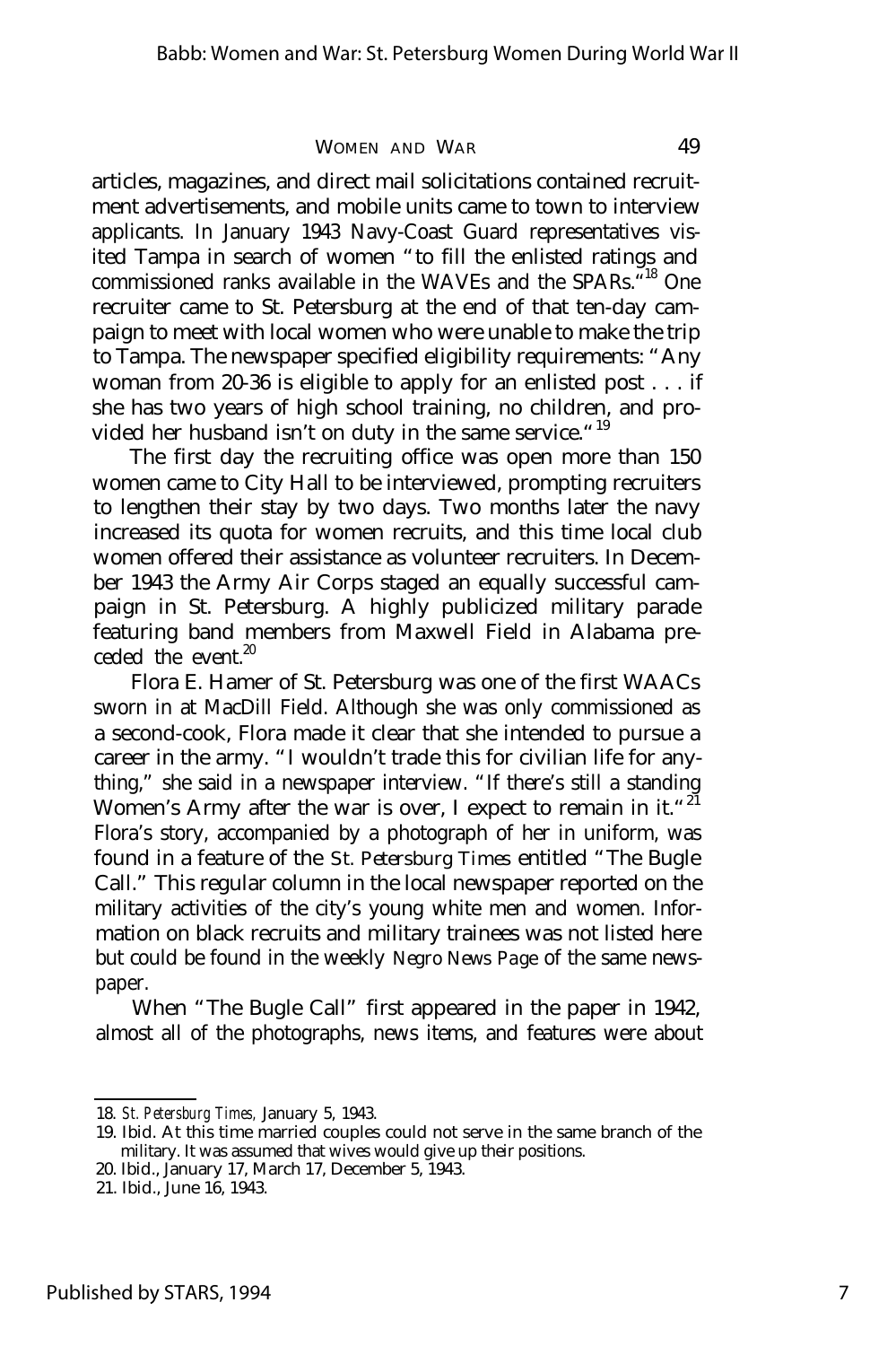young men. But as mobilization efforts increased, more and more women were called to military service, and by 1943 young women like Edith "Shack" Shacklette and Lucille Brown commonly were the subjects of reports. These two young women joined the Nurse's Corps, having previously pursued medical careers as civilians. Brown graduated with a nursing degree from St. Petersburg's Mound Park Hospital Nursing School and served for five years as a supervisor at that hospital before reporting to Fort Benning, Georgia, to begin military duty. "Shack" was cited for bravery by General MacArthur and promoted as a result of her medical work in the Philippines. Between 1942 and 1944 the number of graduate nurses working in St. Petersburg dropped by 50 percent, as many women, like "Shack" and Lucille Brown, traded in their white caps for military blues and greens. $22$ 

Dottie Moe, the reporter who wrote "The Bugle Call," found that the field of journalism likewise afforded women new opportunities during the war due to the absence of male reporters and staff. In a speech before the St. Petersburg Kiwanis Club in March 1943, Moe remarked "how the call to war of male reporters had opened the field to women, and it [was] not unusual to see women news photographers and reporters covering everything from weddings to murders.<sup>23</sup> Although middle-class white women experienced unprecedented access to new professions during World War II, even the most skillful were allowed to climb only so far. Most administrative and supervisory positions remained the enclave of white males, whether in newsrooms, hospitals, or factories. $24$ 

The restraints on women's occupational choices were perhaps sharpest in the armed forces. Women served as pilots during the war, but they invariably. flew commercial airplanes or military transport planes instead of being involved in direct combat. In 1943 Mrs. Helen McBride of St. Petersburg Beach was an experienced pilot with numerous aviation awards and more than 1,000 hours of flying time to her credit. Military officials hired her as a civilian instructor to teach young pilots at Drew Field to fly bombing missions. Although she could hit targets with near-perfect

<sup>22.</sup> Ibid., March *22,* 1942, March 16, 1943; *Polk's 1942 City Directory— St. Petersburg* (Richmond, 1942); *Polk's 1944 City Directory— St. Petersburg* (Richmond, 1944).

<sup>23.</sup> *St. Petersburg Times,* March 17, 1943.

<sup>24.</sup> Susan M. Hartmann, *The Home Front and Beyond: American Women in the 1940s* (Boston, 1982), 87-88.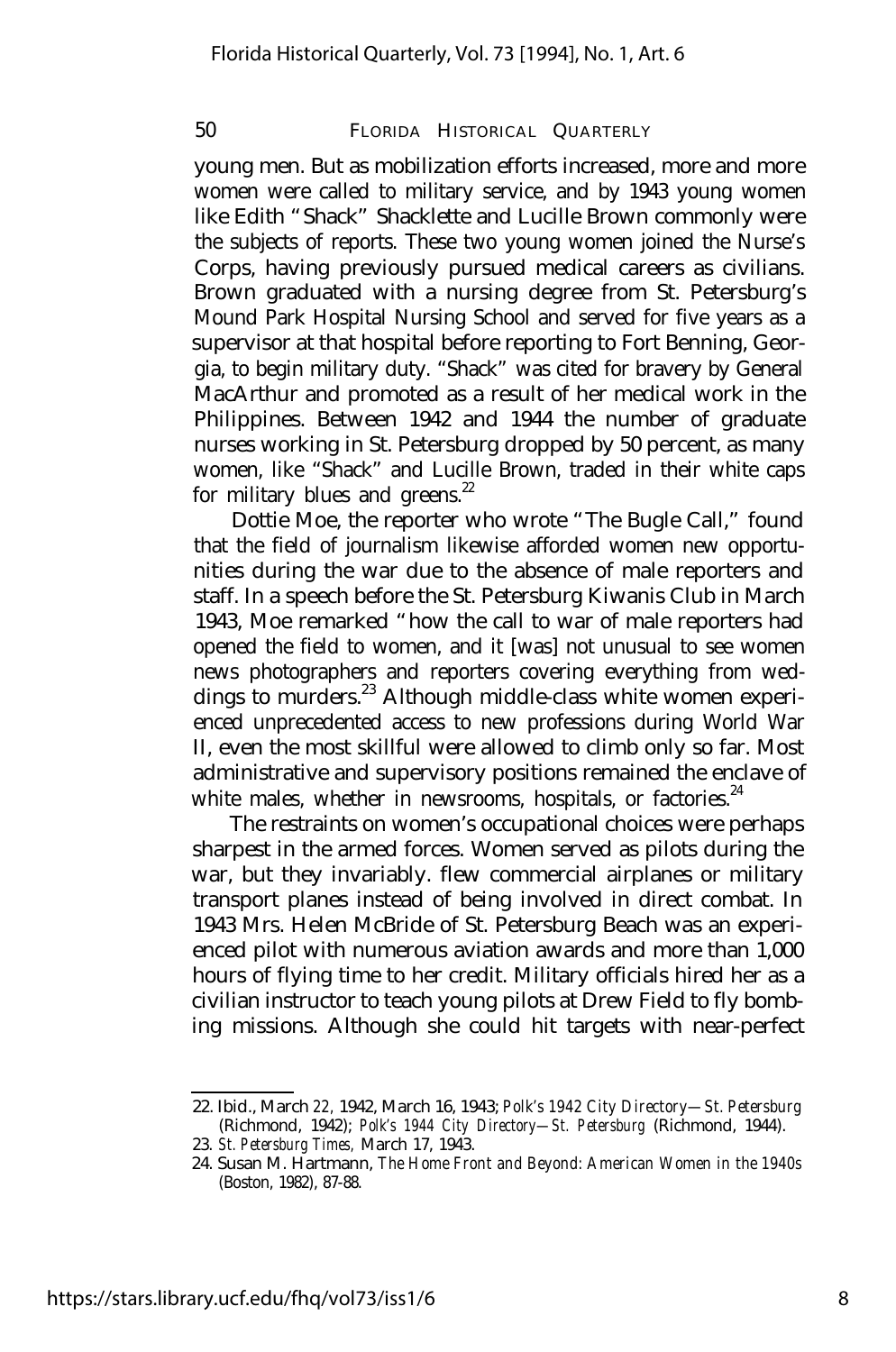accuracy and was good enough to train over 300 young male pilots, McBride was never considered for combat duty.<sup>25</sup>

Female entry into formerly male jobs on the civilian front meant confrontation with unions dominated by men. Here, at least, women had choices in how to respond. In March 1943 St. Petersburg municipal transit authorities hired eleven women to work as city bus and trolley operators. Demands on the city's mass transportation system had skyrocketed due to gas rationing programs and military transportation needs, and transit officials were forced to find drivers for the city's six new buses. Although women in other cities had been working as transit operators since World War I, the civil service commission in St. Petersburg had to amend its by-laws so that women could be hired legally for these positions. Interestingly, the first women were hired in the midst of a labor dispute between city officials and male operators demanding union recognition, overtime pay, and increased benefits.<sup>26</sup>

The women evoked suspicion from both male supervisors, who initially questioned their capabilities, and from male colleagues, who wondered what stand the women would take in the labor dispute. The women succeeded in calming supervisors' fears long before the end of their probationary period. James Gibson, director of city transit, told a newspaper reporter that the women operators were as efficient (more efficient, in some cases) than the average male operator. The proficient manner in which they handled new responsibilities paved the way for the city to add women to the personnel roster in the following months. $27$ 

The newspaper reported that at least some of the new female employees joined the union their first week at work. Although city officials claimed that the women were not brought in as strike breakers, the timing of their employment makes such motives somewhat suspect. At any rate, city officials must have been at least a little surprised to see how quickly the women chose sides.<sup>28</sup>

When the union marshaled nearly 100 percent solidarity in demanding recognition, the votes of women union members were counted with those cast by men. The transit workers' labor dispute ended early in April 1943 with both city officials and union repre-

<sup>25.</sup> Evans, *Born for Liberty,* 222. Also *St. Petersburg Times,* June 20, 1943.

<sup>26.</sup> *St. Petersburg Times,* March 7, June 19, 1943.

<sup>27.</sup> Ibid.

<sup>28.</sup> Ibid.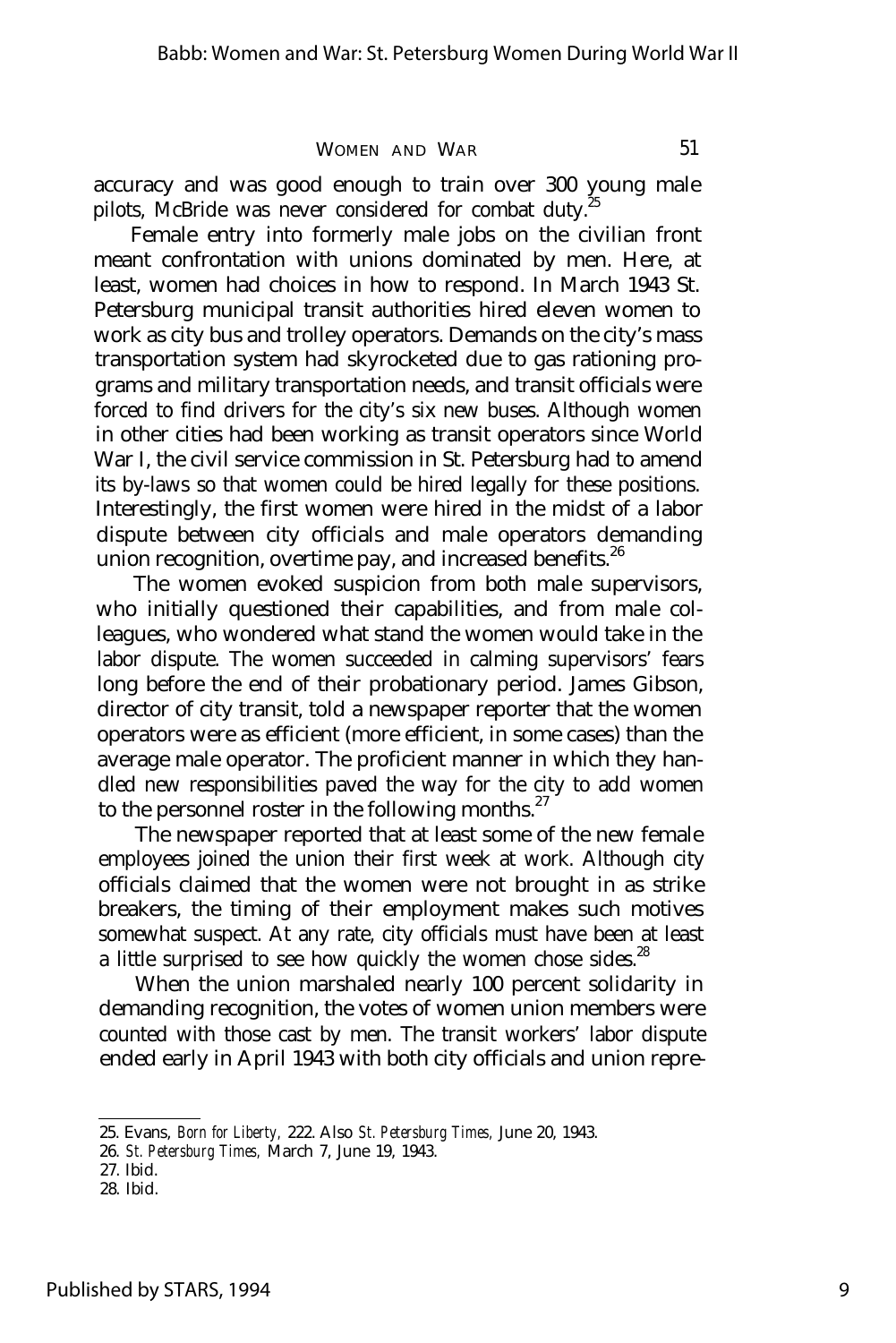sentatives making concessions. Hourly pay did not increase, but the city reluctantly agreed to an overtime rate of time and a half. Operators had complained about working a seven-day week, and under the new agreement workers were given one full day off a week. Whether the city ultimately recognized the union is not clear. <sup>29</sup>

Prostitutes benefitted during the war due to heightened demands for service. Although headlines in the *Tampa Tribune* relating to prostitution, "red light districts," and venereal disease in that city were commonplace, the *St. Petersburg Times* remained largely silent about these issues.<sup>30</sup> Since prostitution clearly existed in the city, the reasons behind this omission are uncertain. Perhaps prostitution was less visible in St. Petersburg than in Tampa. This may have been a function of military assignment policies. Service men were stationed at bases in Tampa on a semi-permanent basis, but recruits only spent four to six weeks in St. Petersburg training camps. Supervision of trainees was typically much stricter than the oversight of commissioned men, and trainees had less "leisure time." Alternately, the real difference between the two cities might have consisted of newspaper editors and city officials in St. Petersburg who consciously buried information in attempting to protect the city's middle-class family resort image.

As women found themselves on more equal footing with men in the work place and as partners on the homefront, they used their new public roles to fight for legal equality. Florida laws pertaining to married women's legal status were antiquated, and a young female legislator from St. Petersburg, Mary Lou Baker, made the revision of these laws and other women's issues her primary concern after she was elected to the Florida House of Representatives in 1942. Baker announced her fitness to run for political office in rhetoric reminiscent of that used by some feminists to claim women's moral superiority over men in the public arena: "Women have done, are doing, and will continue to do excellent work for defense. A study of legislation in Congress during the past will show that in the introduction, support, and enactment of

<sup>29.</sup> Ibid., March 6, April 9, 1943; *Polk's 1944 City Directory— St. Petersburg.* The Amalgamated Association of Street Electric Railway and Motor Coach Employees of America— Local 1329— did not appear in the St. Petersburg city directory the following year.

<sup>30.</sup> Dawn Truax, "Victory Girls and Social Protection in World War II Tampa," in *Florida at War,* ed. Lewis N. Wynne (St. Leo, FL, 1993), 29-48.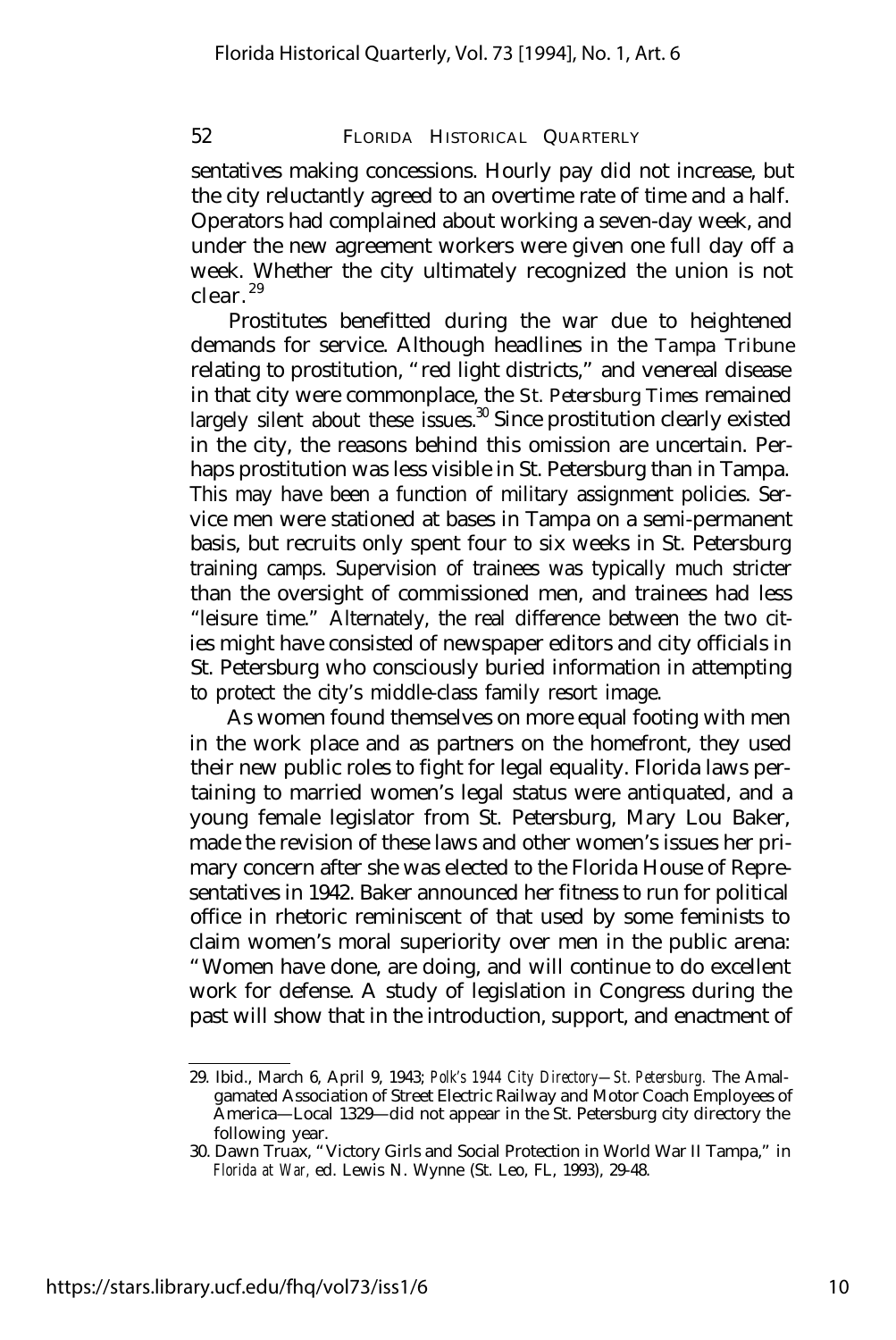progressive humane legislation, women members have about four times as much per member to their credit as have the men."<sup>31</sup>

Baker was elected by her constituents in Pinellas County and served as the only female legislator in the 1943 Florida legislative session. She was only the second female legislator to serve in the Florida House of Representatives. Reelected for a second term in 1944, Baker served on the education committee, public health committee, and as chair of the women's rights committee. Colleagues remember her for a series of women's bills that she initiated and helped pass during her tenure. $32$ 

In 1943 Baker authored what was commonly referred to as the "married women's emancipation bill." In this powerful piece of legislation married women in Florida, for the first time, were given the right to "transact their own business, to sue and be sued, and the right to contract and be contracted with.<sup>"33</sup> Known as House Bill 275, the law passed during the 1943 legislative session, its advocates' case reinforced by the fact that so many women were running family businesses and engaging in new economic endeavors to fill the voids created by husbands who went to war.<sup>34</sup>

Baker's efforts to secure a Florida women's jury service bill during the 1943 session were less successful. Arguments from Baker's opponents indicate the high level of paternalism toward women despite their proven capabilities in the public arena during World War II. Even as government and private industry stepped up efforts to recruit women into the work place, male legislators argued that women were best suited for the domestic sphere. Making sure they stayed there, they claimed, was not only in the best interest of society, but was also in women's best inter- $\mathrm{e}\,\mathrm{sts.}^{3\,5}$ 

Fighting for legal equality was a long-term goal; supporting the fighting men abroad demanded more immediate attention from most women. Even those who did not enter the work force

<sup>31.</sup> *St. Petersburg Times,* March 4, 11, 1942.

<sup>32.</sup> Mary Carolyn Ellis and Joanne V. Hawks, "Creating a Different Pattern: Florida's Women Legislators, 1928-1986," *Florida Historical Quarterly* 66 (July 1987), 68-72; Biographies of Members of 1945 Florida House, *Florida Highways* 13 (April 1945), 29.

<sup>33.</sup> Mary Lou Baker, "The Divorce Traffic, Its Causes and Cure," *Florida Law Journal* 13 (January 1939), 13-17.

<sup>34.</sup> *St. Petersburg Times,* March 21, June 6, 1943; *Laws of Florida 1943,* 484.

<sup>35.</sup> St. Petersburg *Times,* April 22, 1943.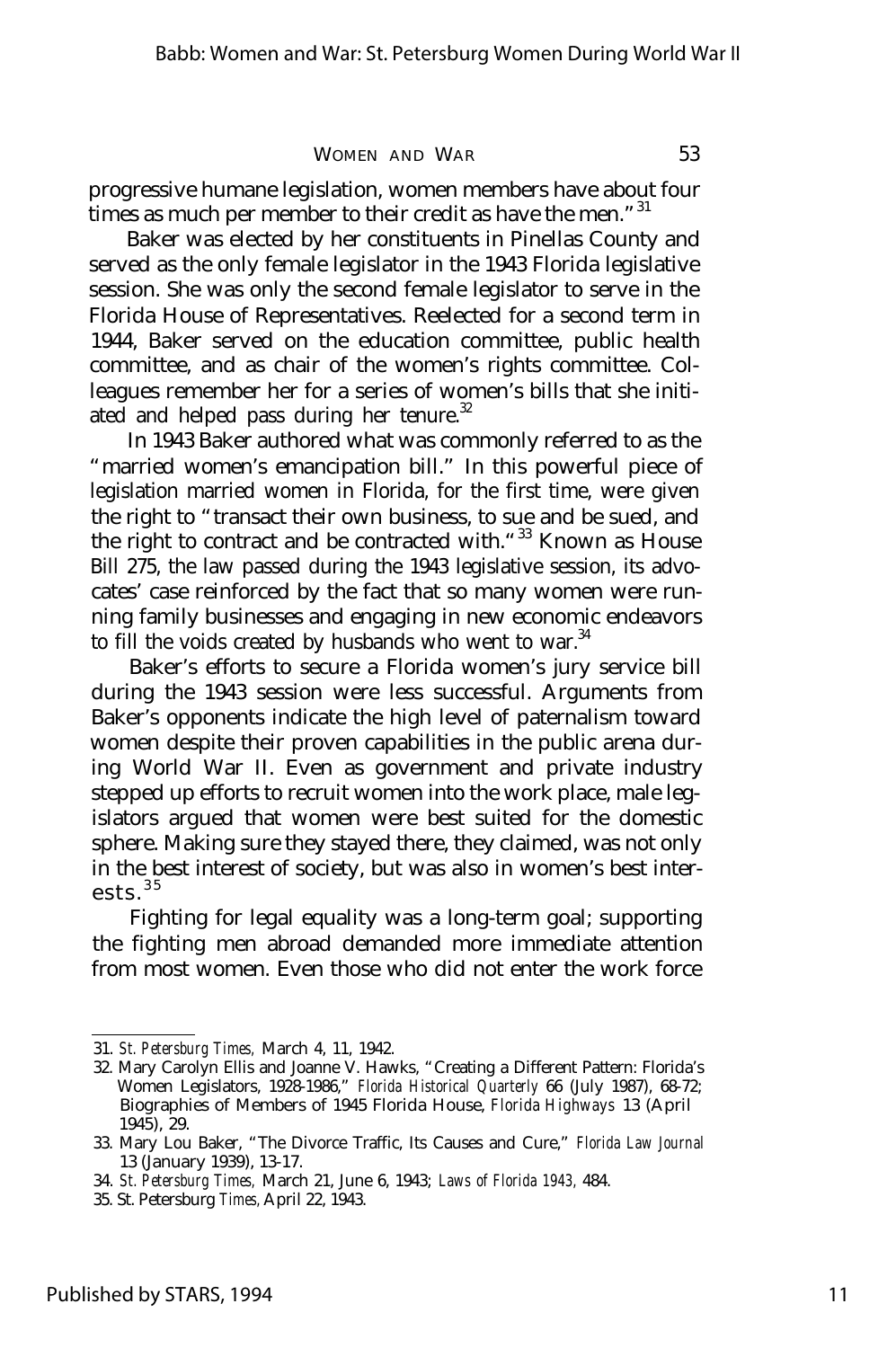contributed to the war effort by following Civil Defense guidelines in rationing food, gas, and other materials, by planting victory gardens and buying war bonds, and by becoming involved in volunteer activities. St. Petersburg had a long history of middle-class female volunteerism, and during the war traditional women's organizations like the YWCA, League of Women Voters, American Red Cross, and American Association of University Women, as well as numerous women's auxiliaries of church and civic associations continued to serve the community and engage in social networking. In addition, new organizations like the Defense Mothers, Bomb-a-Dears, Women's Volunteer Ambulance Corps, United Services Organization (USO), and Service Wives increased the options available to women interested in nonpaid war work.

The details of women's teas, weddings, and club meetings continued to dominate the women's pages of the local newspaper, but they were augmented with descriptions of the very real sacrifices women were making on the homefront. Special features depicted club women engaged in new forms of volunteerism, particularly those involved with war support. In December 1942 the *St. Petersburg Times* promoted YWCA-sponsored "airplane identification" classes in which young men and women trained to serve as "airplane spotters" in their communities. The high school Service Club of the YWCA— comprised of 235 young women— also sponsored classes in first-aid, made recreational items, collected books for soldiers, offered mending services to enlisted men, and entertained soldiers at the maritime training center in Bayboro Har- $\rm{bor.}^{36}$ 

A socially accepted venue through which white, middle-class women met soldiers was the junior affiliates of the Defense Mothers organization. These were the Bomb-a-Dears, the Brig-a-Dears, and the Avi-Aides. The largest and most popular of the three appears to have been the Bomb-a-Dears, which had more than 400 members in 1943. The club had its own weekly column in the *St. Petersburg Times* and held dances, dinner parties, and other forms of entertainment for the soldiers. Before they were eligible to volunteer with this service organization, young women were required to present references attesting to their moral character. Most of

<sup>36.</sup> Ibid., December 6, 1942, January 24, 1943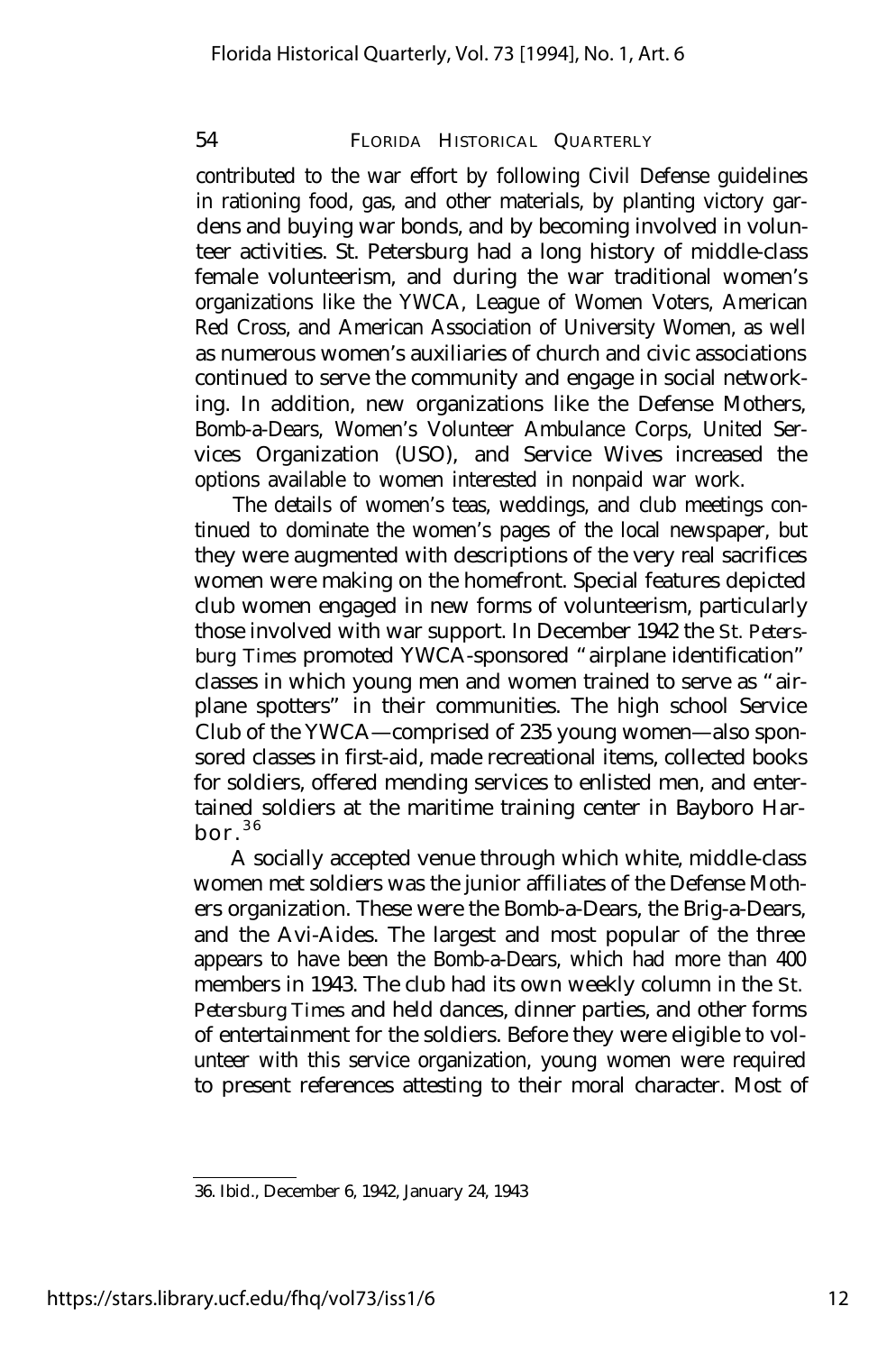the new recruits came from local high schools and the junior col $lege.<sup>37</sup>$ 

The Defense Mothers were the real-life mothers of these young women, and they planned and chaperoned the group's activities. These included weekly dances at the beach for the military men from MacDill Air Base and nightly (except Sunday) dances at the men's center on the second floor of the Pier. The Army Band, the WPA orchestra, and the jukebox provided music for these soirees. Some of the "junior hostesses" also volunteered at the military hospital, formerly the Don Ce Sar Hotel, on Pass-a-Grille Beach.

A year earlier Pinellas County probation officer Al Rogero requested that children under the age of sixteen be placed on a 10 P.M. curfew in an effort to curb an upswing of juvenile delinquency. Of grave concern to Rogero was the fact that he was "having considerable trouble with girls under 14 dating soldiers."<sup>39</sup> Once this behavior came under the control of upper- and middleclass matrons, the social stigma associated with young middle-class women entertaining soldiers diminished.

For some St. Petersburg women, social encounters with soldiers led to marriage. Harriett Jones was in her late twenties when the Army Air Corps set up camp in St. Petersburg. As a customer service representative in the Florida Power Company billing department, Harriett's job was to turn on the power in the major hotels leased by the military. From her office window in downtown St. Petersburg, Harriett watched a daily parade of servicemen march and drill on city streets. Divorced and with a six-year-old child, Harriett remembers that the soldiers brought an aura of excitement to the otherwise sleepy resort town where she had grown up.

Harriett and a friend joined the local branch of the USO and were "regulars" at the Saturday night orchestra dances at the Pier. Officers and enlisted men met young women there with whom they could dance and talk. As much as Harriett enjoyed these social encounters, she recalls that all was not fun and games. There were strict regulations surrounding membership in the USO. Although women were not chaperoned, they were forbid-

<sup>37.</sup> Ibid.,January 1, March 24, 1943.

<sup>38.</sup> Ibid., November 28, 1943.

<sup>39.</sup> Ibid., December 16, 1942.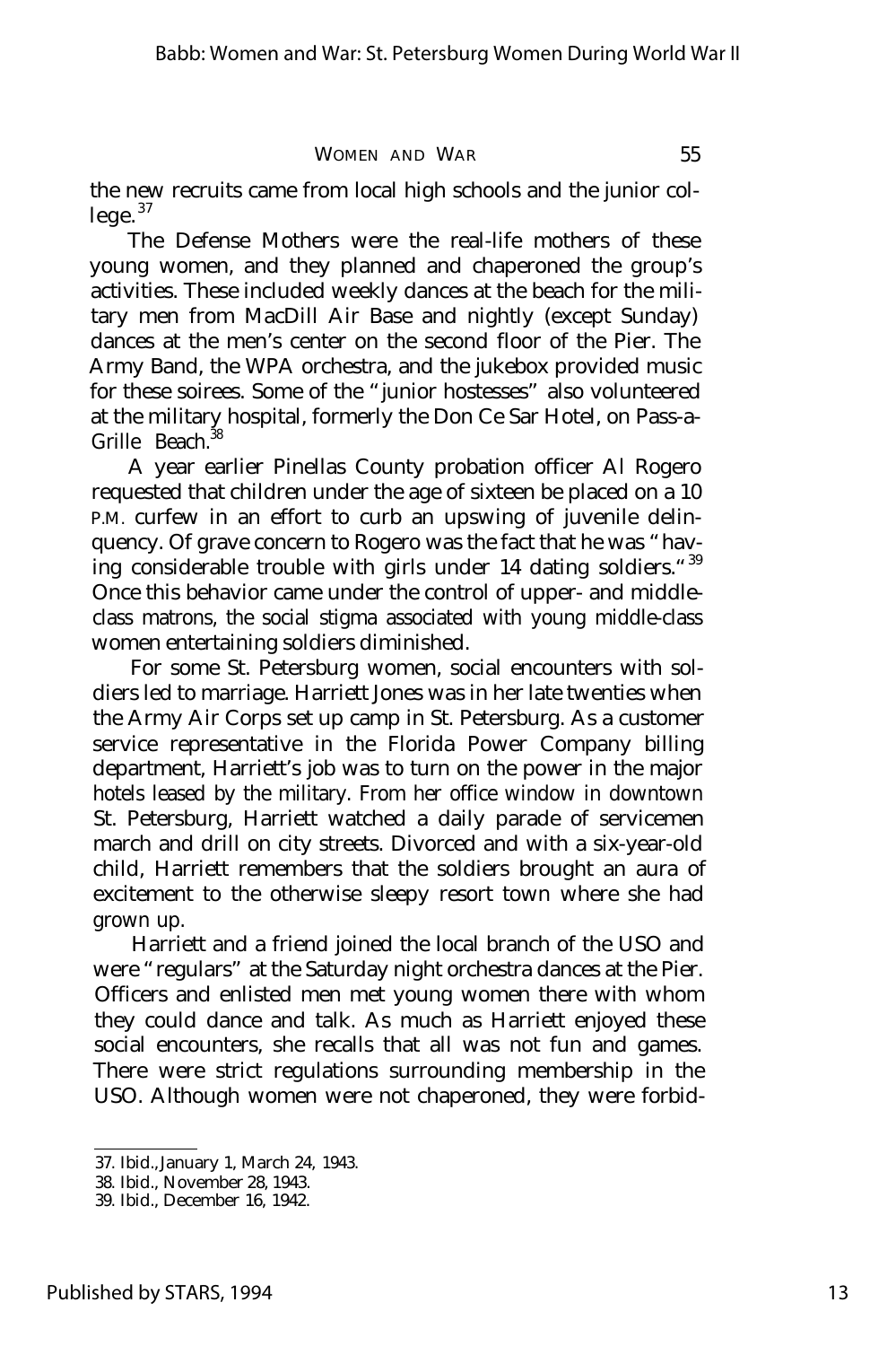den to arrive at or leave the dances with a soldier. The women had to be at least eighteen years of age, and they had to commit to entertaining the men at least one other night a week in order to be permitted to attend the glamorous Saturday night dances. Week nights at the men's center on the Pier were fairly uneventful. The only music on these nights blared through the speakers of a jukebox, and entertainment usually consisted of cards, darts, and ping-pong.

During one of these "boring" evenings Harriett encountered her future husband, George Montague. They met in June 1942 and were still dating in July 1943 when the military transferred George to Keesler Army Air Base in Mississippi. A month later Harriett and George were married in Gulfport, Mississippi. Shortly thereafter they transferred to California and then to Yuma, Arizona, where they lived for the duration of the war. In Yuma, Harriett worked as a switchboard operator and a bookkeeper. For the first two years of their marriage Harriett's daughter stayed with her mother in St. Petersburg, and after the war Harriett and George returned to the city and made it their permanent home.<sup>40</sup>

A wartime romance also led to wedding bells for Sophia "Yi" Roberts. Her story also illustrates the degree to which many winter residents participated in volunteer activities in their "second" home. Yi was a twenty-one year old living in St. Petersburg Beach when war broke out in December 1941. Although she and her family were permanent residents of New Jersey, they involved themselves in volunteer war work during the winter months they spent in St. Petersburg. Yi and her father, Walter Roberts, volunteered with the Civil Defense to be "plane watchers" and air-raid wardens. Security along the beach was particularly tight, and the Roberts's and their neighbors alternated shifts as they watched for incoming enemy planes over the vast waters of the Gulf of Mexico and Boca Ciega Bay.

In December 1941 Yi went back to New Jersey to spend the Christmas holidays at her family's home there. When she returned in January, many of her friends in St. Petersburg were joining the Women's Volunteer Ambulance Corps, and Yi decided to join as well. Comprised of approximately 120 young local women who trained two to three nights a week, the corps was established in St.

<sup>40.</sup> Interview with Harriett Montague, March 25, 1992, notes in author's possession.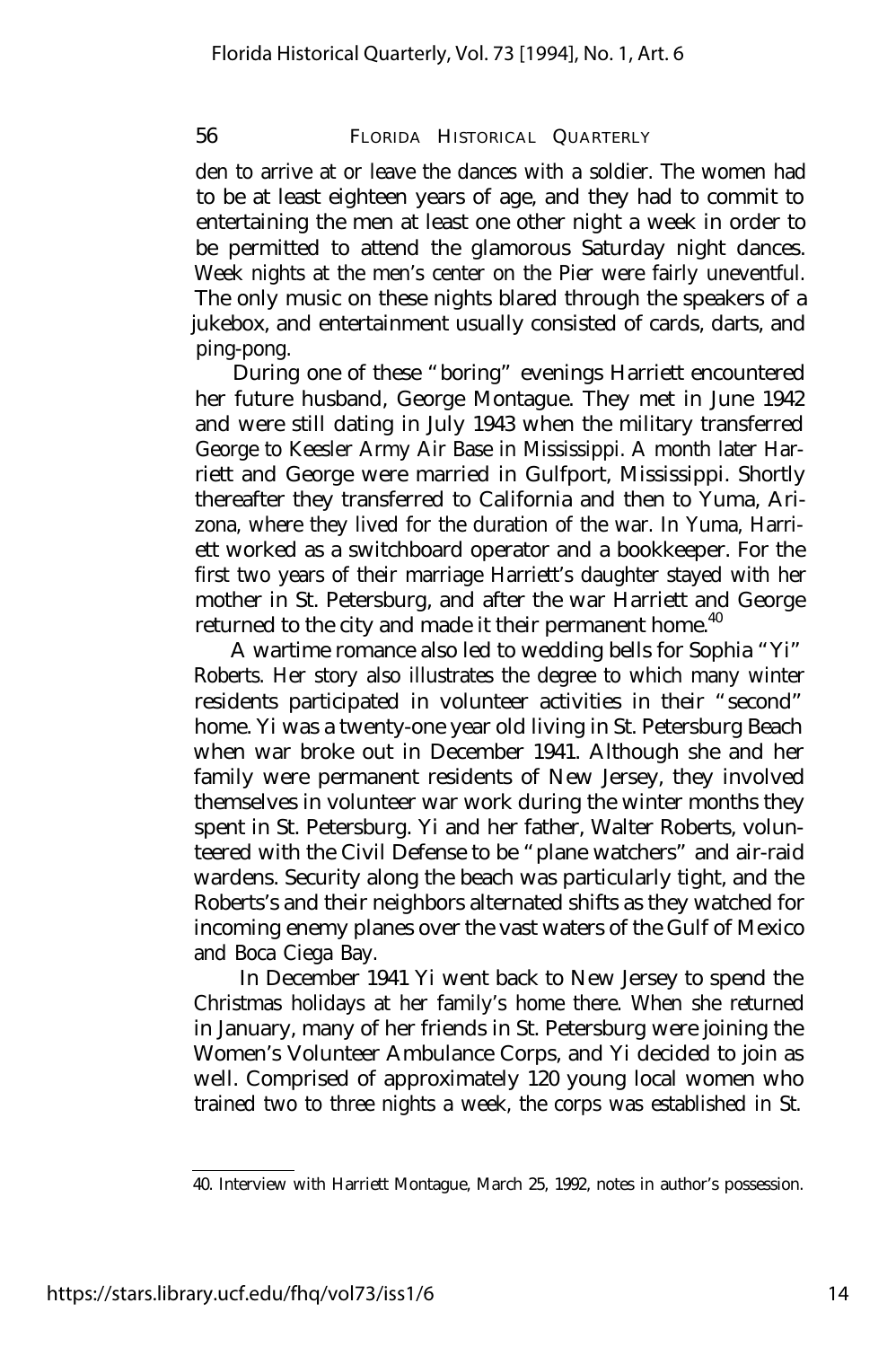Petersburg and elsewhere as a civilian defense measure. In the event of an emergency, these women could be activated to staff first aid stations established throughout the city.<sup>41</sup>

With these objectives in mind, the women learned first aid, map reading, riflery, morse code, and basic automobile mechanics. Most of the training was held outdoors, but Yi was particularly fond of the automobile mechanics classes held in downtown garages like Adcock Motor Company. She had always been mechanically inclined, so she was well ahead of the rest of the class when it came to changing oil and rotating tires. Most of the other women in her class were learning these skills for the first time.<sup>42</sup>

On weekends Yi and her friends entertained soldiers who drove from Tampa for rest and recreation. They invited the young men to Yi's parents' beach house to swim, sail, and have outdoor barbecues "as friends, only." One of these young men was from Ocean City, New Jersey. His name was Joe Daily, and he and Yi were married in January 1943.<sup>43</sup>

In her analysis of women during World War II, D'Ann Campbell found the rate of wartime volunteerism among black women nationally to be very low.<sup>44</sup> This was clearly not the case in St. Petersburg where black wives, mothers, and daughters supported the war effort through volunteer work in their own community every bit as much as white women in more affluent neighborhoods. Yet, racial segregation limited their roles. Local branches of the Red Cross, YWCA, and other community-wide volunteer organizations remained staunchly segregated throughout the war.

Their activities, conducted within the boundaries of St. Petersburg's African American community, included planting victory gardens, bond drives, Red Cross training, patriotic teas, and USO work. The husbands and sons of these women, serving in segregated combat and training units, fought for equality abroad in the hopes of having it at home. In the local black community, where some 2,000 blacks enlisted for service, the "black war effort was a great source of pride."<sup>45</sup>

<sup>41.</sup> Interview with Sophia Daily, February 27, 1992, notes in author's possession.

<sup>42.</sup> Ibid.

<sup>43.</sup> Ibid.

<sup>44.</sup> D'Ann Campbell, *Women at War with America: Private Lives in a Patriotic Era* (Cambridge, 1984), 69.

<sup>45.</sup> Arsenault, *St. Petersburg and the Florida Dream,* 303.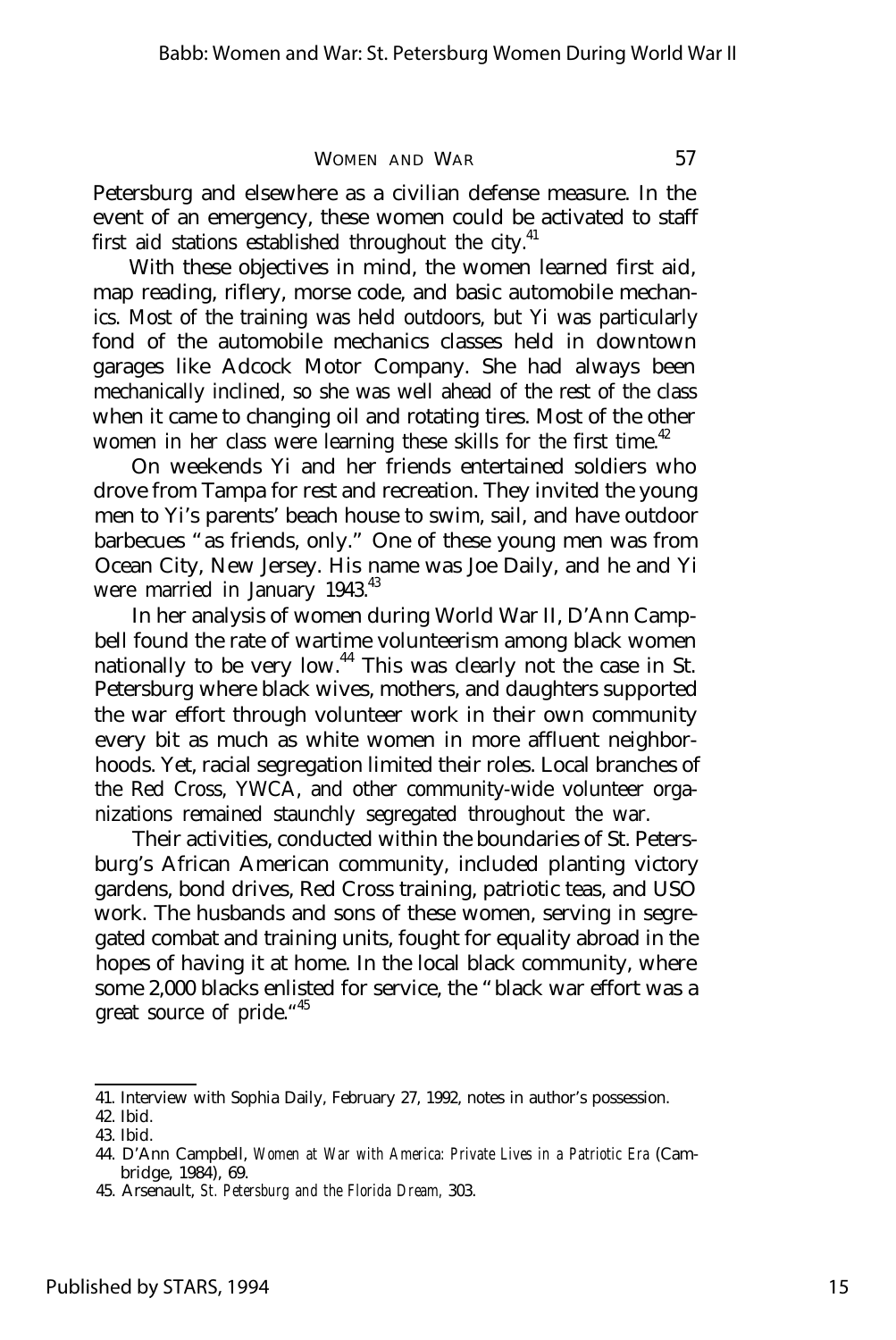Rosalie Peck was twelve years old when recruiters came to St. Petersburg's all-black Gibbs High School with their "jaunty caps and leather strap bags."<sup>46</sup> Although Rosalie was too young to enlist, her older sister Theo signed up, and the military assigned her to a base in Tucson, Arizona. For their part, Rosalie and her classmates brought nickels and dimes to school to fill stamp books which were then traded for war bonds. Encouraged by school teachers and parents, they collected aluminum pots and pans for community salvage drives. One of Rosalie's favorite pastimes was identifying planes as they flew overhead on their way to or from MacDill Field. Citrus trees grew in the Peck's backyard, and on Sunday afternoons Rosalie's mother, who worked as a maid, baked cakes and made fresh lemonade for the young black soldiers who stopped to visit on their way to weekend activities at Jordan park.<sup>47</sup>

Some middle-class black women participated in more formal types of war work. Mrs. Fannye Mae Ponder served as president of the State Federation of Colored Women's Clubs from 1942 to 1946. Ponder was an active St. Petersburg club woman whose husband, Dr. James Maxie Ponder, had the distinction of being recognized the first physician to the black community, a position he assumed in 1926. During World War II, Dr. Ponder supervised physical exams for black army recruits. For her part in the war effort, Fannye traveled all over Florida selling war bonds. According to Ponder's son Ernest, she sold \$85,000 worth of bonds in St. Petersburg's black community alone.<sup>48</sup>

Despite the fact that black women were expected to share equally in the sacrifices demanded by war, there were significant discrepancies in the types of employment opportunities available to blacks as opposed to their white counterparts.<sup>49</sup> Although national and local research points to qualitative increases in the jobs open to white women, the economic choices available to the majority of St. Petersburg's black women were similar to those existing before the war. The realities of life in this segregated, raceconscious city meant that African American women— married or single— continued to work menial, low-paying jobs in order to pro-

<sup>46.</sup> Interview with Rosalie Peck, January 25, 1994, notes in author's possession.

<sup>47.</sup> Ibid. Opened in April 1940 with monies allocated through the 1937 Wagner-Steagall Housing Act, Jordan Park was St. Petersburg's first federal housing project. Arsenault, *St. Petersburg and the Florida Dream,* 270-72.

<sup>48.</sup> Interview with Ernest Ponder, April 10, 1992, notes in author's possession.

<sup>49.</sup> Campbell, *Women at War with America,* 76.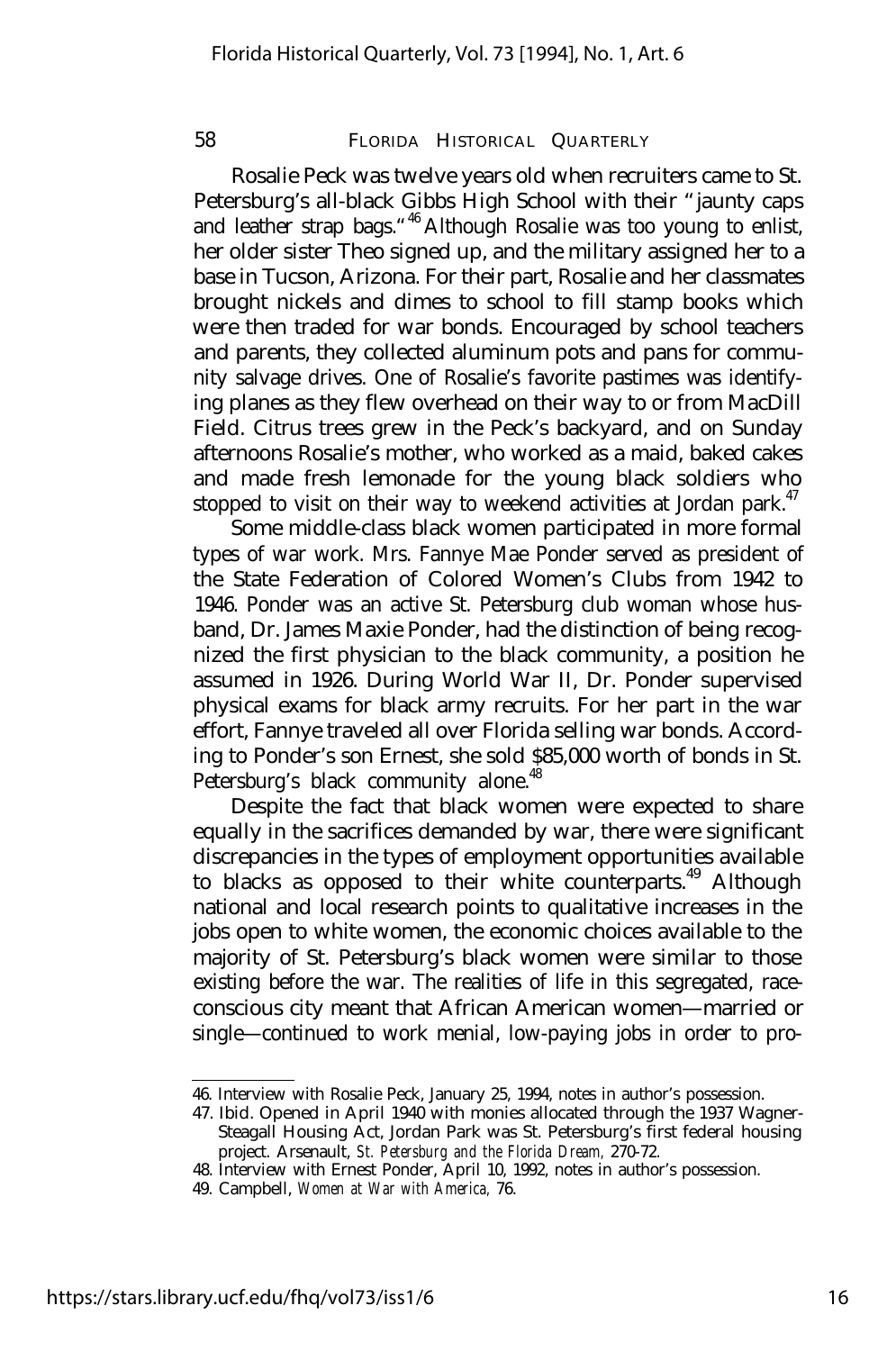vide basic necessities for their families. Only one of the seven black women interviewed remembered knowing anyone who left town to secure new employment during the war. $\bar{5}$ 

Another group of minority women living in St. Petersburg at this time experienced even more severe restrictions in their personal lives and economic opportunities. A small Japanese American community existed in St. Petersburg at the time of America's entry into war. These Japanese Americans suffered dramatic personal losses as a result of wartime hysteria. The fear of enemy invasion was very real in coastal areas such as St. Petersburg, and security along the beaches became very tight. The Civil Defense recruited volunteers to watch for incoming planes from the towers of local hotels, and "dim-outs" at night were enforced to prevent enemy ships from seeing either the shoreline or allied ships.  $51$ 

A hostile atmosphere of suspicion and fear within St. Petersburg resulted in the closure of local Japanese businesses, seizure of the owners' properties, and abrogation of their constitutional liberties. The situation of Aiko Sone, a native-born Japanese American woman, illuminates the predicament of these individuals in the immediate aftermath of Pearl Harbor.

Aiko owned the Sone Gift Shop on Second Street and First Avenue North in downtown St. Petersburg. On December 8, 1941, one day after the Japanese attacked Pearl Harbor, local law enforcement officers and federal customs agents, in cooperation with the FBI, raided the Sone Gift Shop and neighboring Nikko Inn, owned by S. Noro Tsotaneguchi, Shoi Goto, and Iso Tanyguchi. The raids, ordered by the foreign property control officer in Atlanta, M. L. Smith, were authorized under the Trade Emergency Act. Police seized all cash and business records and padlocked the doors of the two businesses. Signs bolted to the front and back doors read: "This property is under control of the U.S. Government. All persons are hereby prohibited from entering the premises under penalty of law. Signed: H. Morganthau Jr., Secretary of the Treasury. "52

<sup>50.</sup> St. Petersburg city directories and newspaper classified advertisements provided ample evidence that most local black women continued to find work primarily as laundresses, domestics, cooks, and in other low-paying jobs in service industries.

<sup>51.</sup> Melody Bailey, "The Yellow Peril in St. Petersburg During WWII" (seminar paper, University of South Florida, December 1989), 7.

<sup>52.</sup> Ibid., 8-10.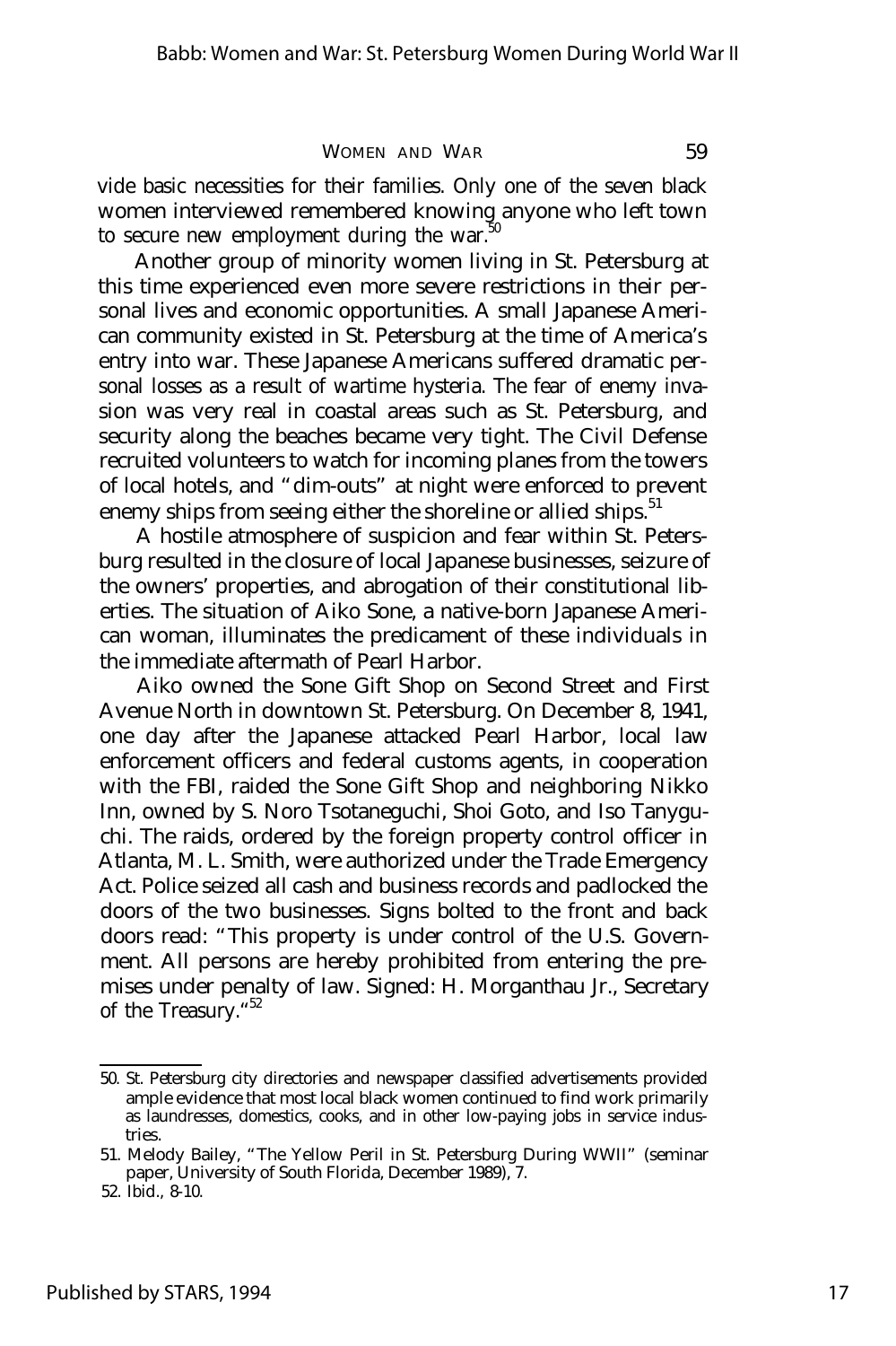On December 18 Aiko Sone was allowed to reopen her business, but she and her compatriots continued to live under severe restrictions. Their bank accounts and assets remained frozen, they were forced to live off designated allowances from their business profits, and they were forbidden to leave the city. The *St. Petersburg Times* reported that many of the Japanese women felt threatened and were afraid to leave their homes, and the men also complained of abuse at the hands of white neighbors.<sup>33</sup>

Because of the manpower shortage during World War II, many American women obtained a wide range of opportunities in traditionally "male fields" during the early and mid 1940s. The paths taken by women in St. Petersburg ran a parallel course. It made no difference that St. Petersburg was without both large war contracts and the types of industry that "Rosie the Riveter" most often found in larger urban settings. St. Petersburg women worked in neighborhood gas stations as auto mechanics, rented out rooms, managed family businesses, operated buses and trolleys, and did whatever else needed to be done to keep the homefront secure for their families and community. This included commuting to jobs in war industries in nearby Tampa, enlisting in the military, as well as participating in volunteer activities that directly supported the war effort. Race was a determining factor in the allocation of employment opportunities, and white women fared far better than black women both in the number and quality of jobs available to them.

The social realities of the Cold War era that followed largely negated advances women made in the public arena during the war years. Once the war crisis abated and their services were no longer needed, women were asked to return to "female-type" jobs in the mushrooming sales and clerical sectors of the economy and to leave their new-found freedoms and higher wages behind. Propaganda used to recruit married women with great fanfare during the war now encouraged married women to return home and embrace familiar stereotyped roles. Black women had no choice but to continue working, and most often they clung to the bottom rungs of the economic ladder, employed as laundresses and maids in private homes.

For a time the majority of American women resigned themselves to the restrictive roles prescribed for them in the postwar

<sup>53.</sup> Ibid., 11; St. *Petersburg Times,* December 10, 1941.